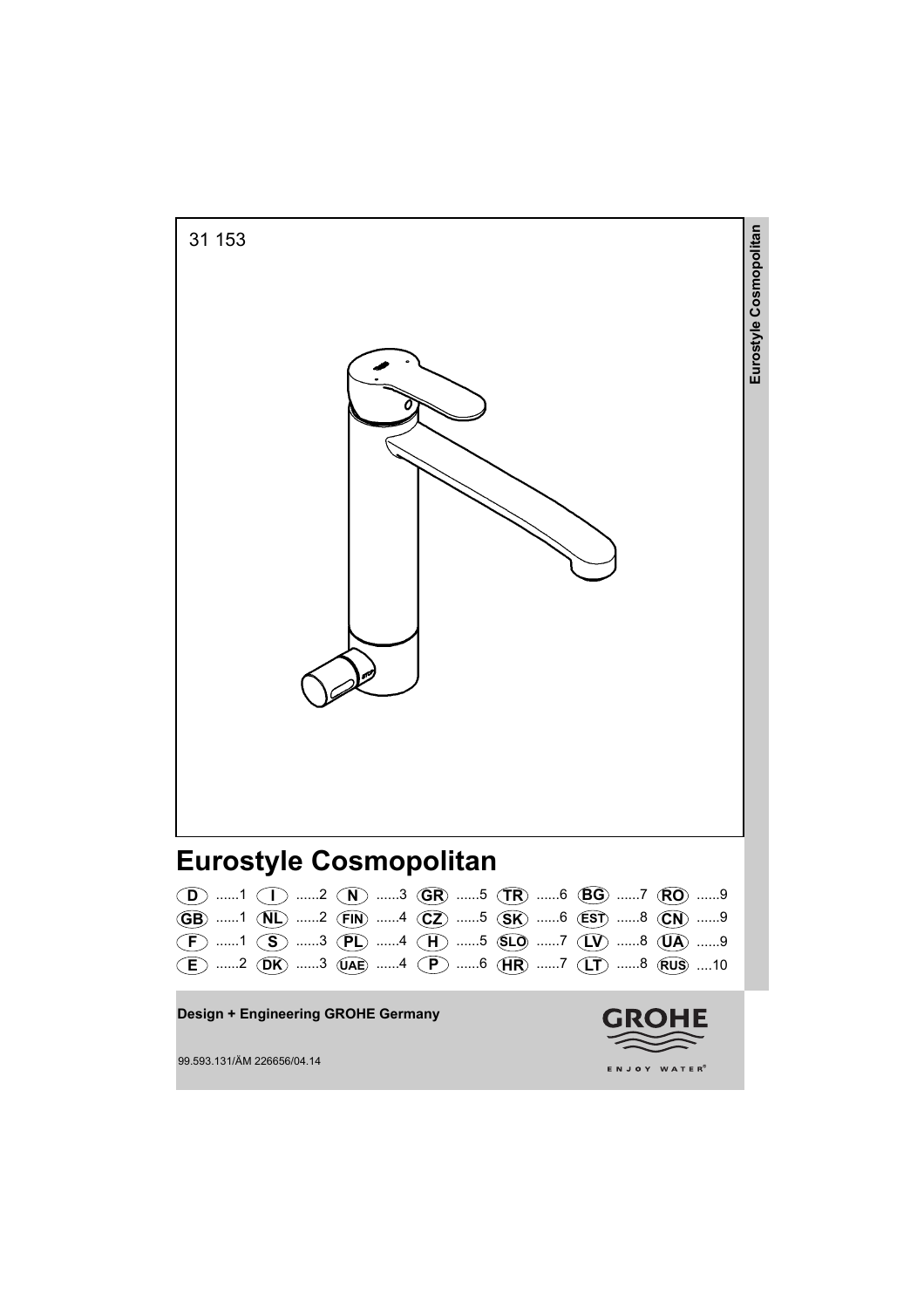



**Bol**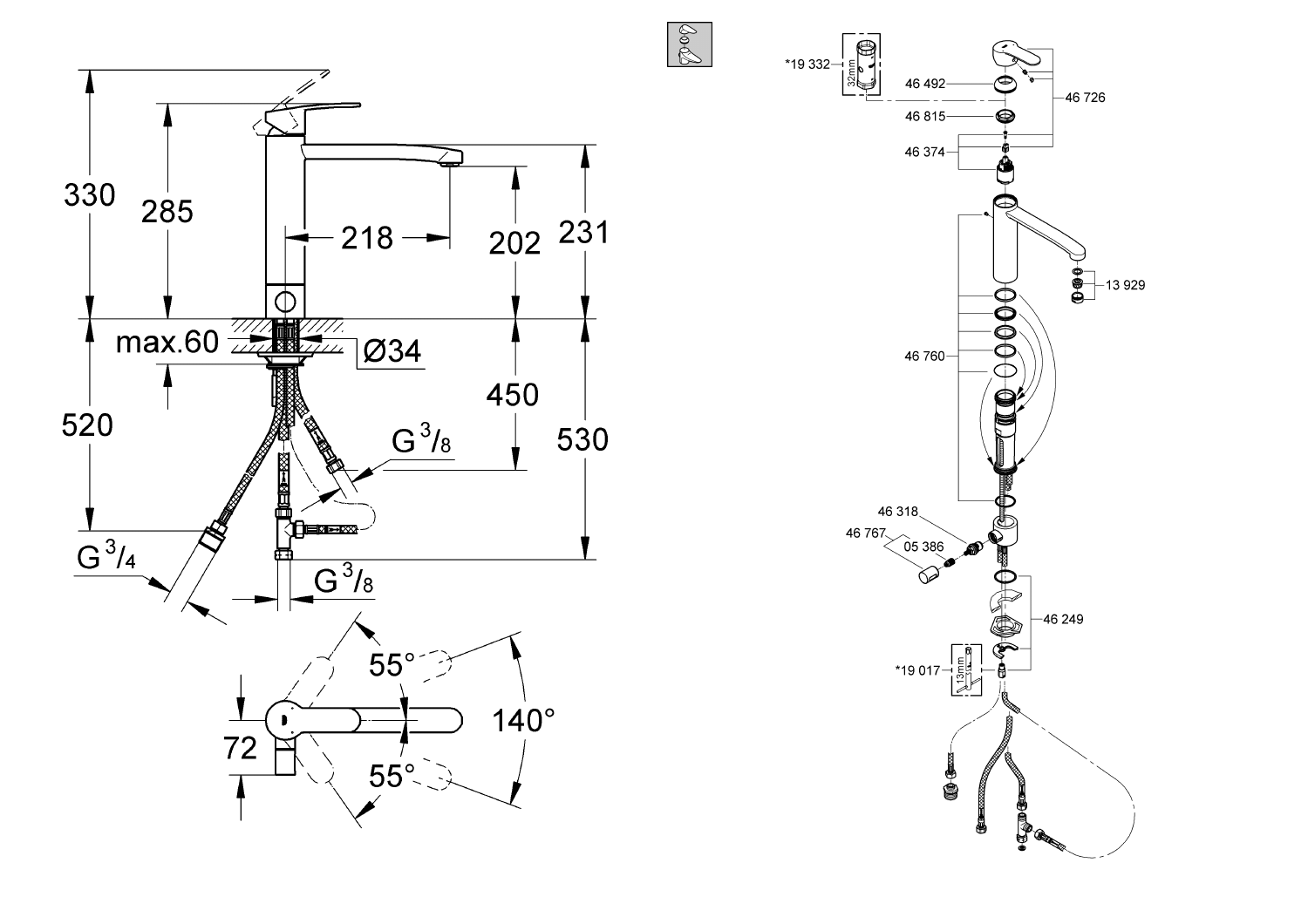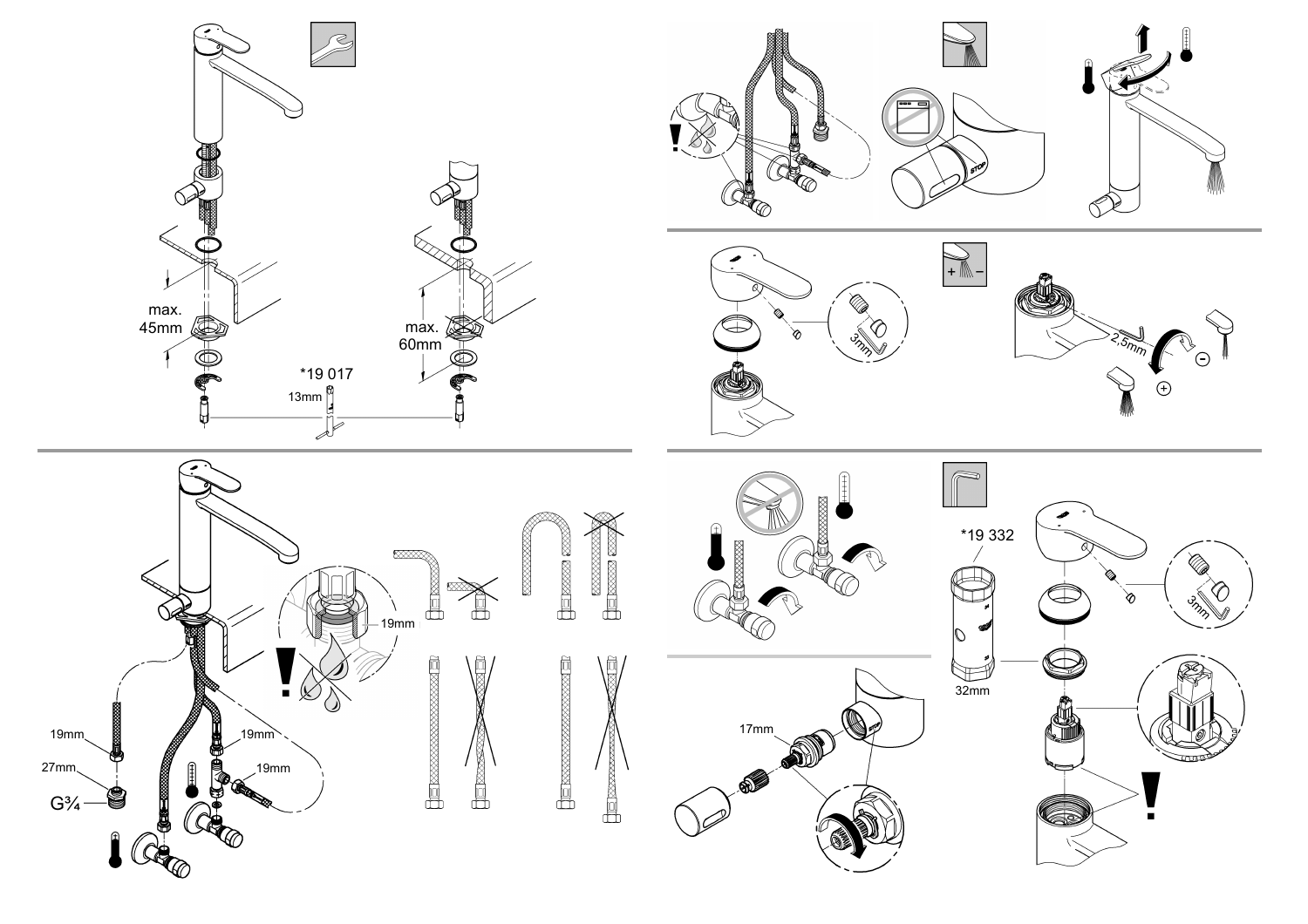

**Diese Technische Produktinformation ist ausschließlich für den Installateur oder eingewiesene Fachkräfte! Bitte an den Benutzer weitergeben!**

#### **Anwendungsbereich:**

Der Betrieb mit drucklosen Speichern (offenen Warmwasserbereitern) ist **nicht** möglich.

#### **Technische Daten**

| Fließdruck:                                            | min. $0.5$ bar – empfohlen $1 - 5$ bar |
|--------------------------------------------------------|----------------------------------------|
| Betriebsdruck:                                         | max. 10 bar                            |
| Prüfdruck:                                             | 16 bar                                 |
| Durchfluss bei 3 bar Fließdruck:                       | ca. 12,5 l/min                         |
| Temperatur Warmwassereingang                           | max. 80 $^{\circ}$ C                   |
| Empfohlen (Energieeinsparung):                         | 60 °C                                  |
| Klemmlänge:                                            | max. 60mm                              |
| Zur Einhaltung der Geräuschwerte nach DIN 4109 ist bei |                                        |
| Ruhedrücken über 5 bar ein Druckminderer einzubauen.   |                                        |

Höhere Druckdifferenzen zwischen Kalt- und Warmwasseranschluss sind zu vermeiden!



**Installation:**

prüfen.







#### **Mengenbegrenzung:**

In Verbindung mit hydraulischen Durchlauferhitzern ist eine Durchflussmengenbegrenzung nicht zu empfehlen.

#### **Wartung:**

Bei Wartungsarbeiten Wasserzufuhr absperren!



#### **Beim Einbau der Kartusche auf richtigen Sitz der Dichtungen achten.**

- Verschraubung einschrauben und fest anziehen.
- **Ersatzteile:** siehe Explosionsdarstellung
- (\* = Sonderzubehör)
- \$ **Pflege**: siehe Pflegeanleitung

#### **Installation:**



Screw in and tighten screwing.



**Care**: see Care Instructions

#### **Installation**

#### Bien rincer les canalisations avant et après l'installation (respecter la norme EN 806)!



\$

**Fonctionnement** Contrôler l'étanchéité des raccordements et contrôler

le fonctionnement de la robinetterie.

#### **Limiteur de débit**

La limitation du débit est déconseillée avec des chauffe-eau instantanés à commande hydraulique. **Maintenance**

Fermer les arrivées d'eau en cas de maintenance.



**Contrôler le siège des joints lors du montage de la cartouche.**

Insérer la bague filetée et serrer jusqu'au blocage.

**Pièces de rechange** cf. vue explosée



(\* = accessoires spéciaux) **Entretien**: cf. les instructions d'entretien

# **GB**

**Application: Please pass these instructions on to the user.**

Operation with unpressurised storage heaters is **not** possible. **Specifications**

**for the installer or trained specialists.**

| opoomouuono                       |                                      |
|-----------------------------------|--------------------------------------|
| Flow pressure:                    | min. 0.5 bar - recommended 1 - 5 bar |
| Operating pressure:               | max. 10 bar                          |
| Test pressure:                    | 16 bar                               |
| Flow rate at 3 bar flow pressure: | approx. 12,5 l/min                   |
| Hot water inlet temperature       | max. 80 $^{\circ}$ C                 |
| Recommended (energy saving):      | 60 °C                                |
| Clamping length:                  | max.60mm                             |

If static pressure exceeds 5 bar, a pressure reducing valve must be fitted.

Avoid major pressure differences between hot and cold water supply.

#### **F La documentation technique/produit est exclusivement destinée aux plombiers et aux personnels qualifiés.**

# **Domaine d'application: Penser à la remettre à l'utilisateur.**

Un fonctionnement avec des accumulateurs sans pression (chauffe-eau à écoulement libre) n'est **pas possible**!

#### **Caractéristiques techniques**

| Pression dynamique:                                                                                       | minimale 0,5 bar -<br>recommandée 1 à 5 bars |
|-----------------------------------------------------------------------------------------------------------|----------------------------------------------|
| Pression de service:                                                                                      | 10 bars maxi.                                |
| Pression d'épreuve:                                                                                       | 16 bars                                      |
| Débit à une pression dyn. de 3 bars:                                                                      | env. 12,5 l/min                              |
| Température de l'eau chaude                                                                               | 80 °C maxi.                                  |
| Recommandée (économie d'énergie):                                                                         | 60 °C                                        |
| Lonqueur de serrage :                                                                                     | 60mm maxi.                                   |
| Installer un réducteur de pression en cas de pressions<br>$\lambda$ Fetiausa aunáriausan $\lambda$ E hara |                                              |

statiques supérieures à 5 bars. Eviter les différences importantes de pression entre les

raccordements d'eau chaude et d'eau froide!

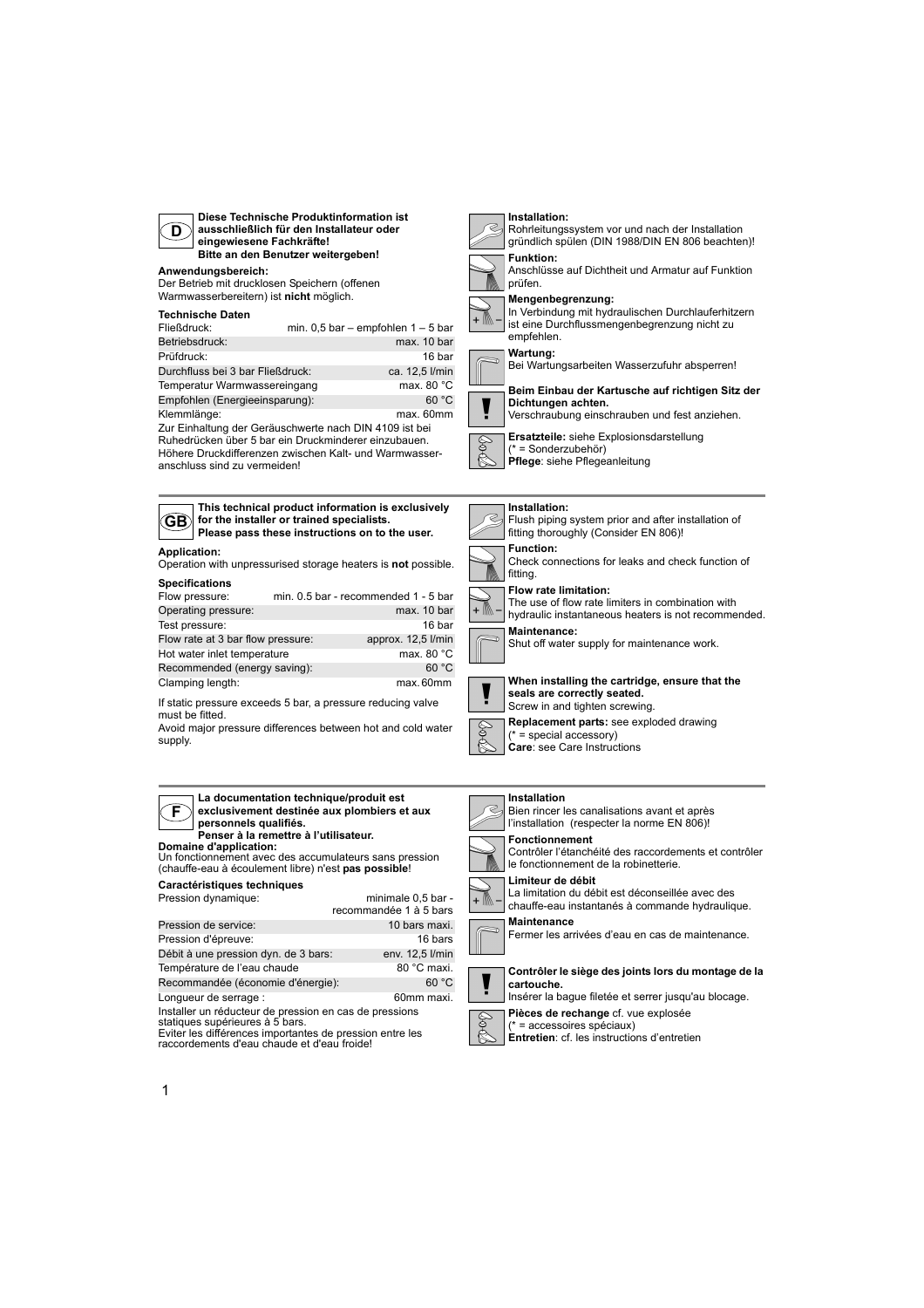| ¡Esta información técnica de productos está<br>E<br>destinada exclusivamente para el instalador o<br>profesionales del sector!<br>¡Por favor, entréguesela al usuario!<br>Campo de aplicación<br>No es posible el funcionamiento con acumuladores sin<br>presión (calentadores de aqua sin presión).<br>Datos técnicos<br>Presión de trabajo: mín. 0,5 bares - recomendada 1 - 5 bares<br>Presión de utilización:<br>máx. 10 bares<br>Presión de verificación:<br>16 bares<br>Caudal para una presión de trabajo de 3 bares:<br>aprox. 12,5 l/min<br>Temperatura de la entrada del aqua caliente<br>máx. 80 °C<br>60 °C<br>Recomendada (ahorro de energía):<br>máx. 60mm<br>Longitud de apriete<br>Si la presión en reposo es superior a 5 bares, hay que instalar<br>un reductor de presión.<br>¡Deberán evitarse diferencias de presión importantes entre<br>las acometidas del aqua fría y del aqua caliente! | Instalación:<br>¡Purgar a fondo el sistema de tuberías antes y<br>después de la instalación (tener en cuenta EN 806)!<br><b>Funcionamiento:</b><br>Comprobar la estangueidad de las conexiones y el<br>funcionamiento de la grifería.<br>Limitación del caudal:<br>Se recomienda no utilizar el limitador de caudal en<br>combinación con calentadores instantáneos con<br>control hidráulico.<br><b>Mantenimiento:</b><br>¡Cerrar la alimentación de aqua al realizar trabajos de<br>mantenimiento!<br>Al montar el cartucho tener en cuenta el correcto<br>asiento de las juntas.<br>Enroscar la unión atornillada y apretar fuertemente.<br>Recambios: véase la vista de despiece<br>$(* = Accessorio$ especial).<br>Cuidados: véanse las instrucciones de conservación        |
|------------------------------------------------------------------------------------------------------------------------------------------------------------------------------------------------------------------------------------------------------------------------------------------------------------------------------------------------------------------------------------------------------------------------------------------------------------------------------------------------------------------------------------------------------------------------------------------------------------------------------------------------------------------------------------------------------------------------------------------------------------------------------------------------------------------------------------------------------------------------------------------------------------------|-----------------------------------------------------------------------------------------------------------------------------------------------------------------------------------------------------------------------------------------------------------------------------------------------------------------------------------------------------------------------------------------------------------------------------------------------------------------------------------------------------------------------------------------------------------------------------------------------------------------------------------------------------------------------------------------------------------------------------------------------------------------------------------|
| Queste informazioni tecniche sul prodotto sono<br>ad uso esclusivo dell'installatore e di personale<br>qualificato!<br>Si prega di consegnarle all'utente!<br>Gamma di applicazioni:<br>Non è possibile il funzionamento con accumulatori di acqua<br>calda a bassa pressione (accumulatori di acqua calda a<br>circuito aperto).<br>Dati tecnici<br>Pressione idraulica<br>min. $0,5$ bar – consigliata $1-5$ bar<br>max. 10 bar<br>Pressione di esercizio<br>Pressione di prova<br>16 bar<br>circa 12,5 l/min<br>Portata alla pressione di 3 bar:<br>Temperatura ingresso acqua calda<br>max. 80 $^{\circ}$ C<br>60 °C<br>Consigliata (risparmio energetico)<br>Lunghezza di fissaggio<br>max. 60mm<br>Per pressioni statiche superiori a 5 bar si raccomanda<br>l'installazione di un riduttore di pressione.<br>Evitare grandi differenze di pressione fra i raccordi d'acqua<br>fredda e d'acqua calda!     | Installazione:<br>Prima e dopo l'installazione pulire a fondo il sistema<br>di tubazioni (osservare la norma EN 806)!<br><b>Funzionamento:</b><br>Controllare la tenuta dei raccordi e il funzionamento<br>del rubinetto.<br>Limitatore di portata:<br>L'uso di un limitatore di portata non è consigliabile con<br>+ ////<br>scaldabagni istantanei idraulici.<br><b>Manutenzione:</b><br>Chiudere l'entrata dell'acqua durante lavori di<br>manutenzione!<br>Durante il montaggio della cartuccia controllare<br>che le guarnizioni siano perfettamente in sede.<br>Avvitare il raccordo a vite e serrarlo bene.<br>Pezzi di ricambio: vedi immagini esplose<br>E)<br>$(* = \text{accessori special})$<br>Manutenzione ordinaria: vedi istruzioni per<br>manutenzione ordinaria |
| Deze technische productgegevens zijn uitsluitend<br>bedoeld voor de installateur of gekwalificeerde<br>ÑĽ<br>monteurs!<br>Overhandig deze aan de gebruiker!<br>Toepassingsgebied:<br>Het werken met lagedrukboilers (open warmwatertoestellen)                                                                                                                                                                                                                                                                                                                                                                                                                                                                                                                                                                                                                                                                   | Installeren:<br>Leidingen vóór en na het installeren grondig spoelen<br>(EN 806 in acht nemen)!<br>Werking:<br>Controleer of de aansluitingen niet lekken en of de<br>kraan werkt.                                                                                                                                                                                                                                                                                                                                                                                                                                                                                                                                                                                                |

Het werken met lagedrukboilers (open warmwatertoestellen) is **niet** mogelijk!

#### **Technische gegevens**

| <b>ICOUND ACACAGIO</b>                                                                  |                                     |                |
|-----------------------------------------------------------------------------------------|-------------------------------------|----------------|
| Stromingsdruk:                                                                          | min. 0,5 bar - aanbevolen 1 - 5 bar |                |
| Werkdruk:                                                                               |                                     | max. 10 bar    |
| Testdruk:                                                                               |                                     | 16 bar         |
| Capaciteit bij 3 bar stromingsdruk:                                                     |                                     | ca. 12,5 l/min |
| Temperatuur warmwateringang                                                             |                                     | max. 80 °C     |
| Aanbevolen (energiebesparing):                                                          |                                     | 60 °C          |
| Klemlengte:                                                                             |                                     | max. 60mm      |
| Bij statische drukken boven 5 bar dient een<br>drukreduceerventiel te worden ingebouwd. |                                     |                |

drukreduceerventiel te worden ingebouwd. Voorkom hoge drukverschillen tussen de koud- en

warmwateraansluiting!

# $\widetilde{\preccurlyeq}$

**Volumebegrenzer:**<br>In combinatie met c.v.-ketels met warmwatervoorziening<br>en geisers is een doorstroombeperking aan de<br>warmwaterkant niet aan te raden, i.v.m. de tapdrempel<br>van de geiser/combiketel.





**Boll** 

**Reserveonderdelen:** zie stuklijst (\* = speciaal toebehoren) **Reiniging**: zie reinigingsaanwijzing

2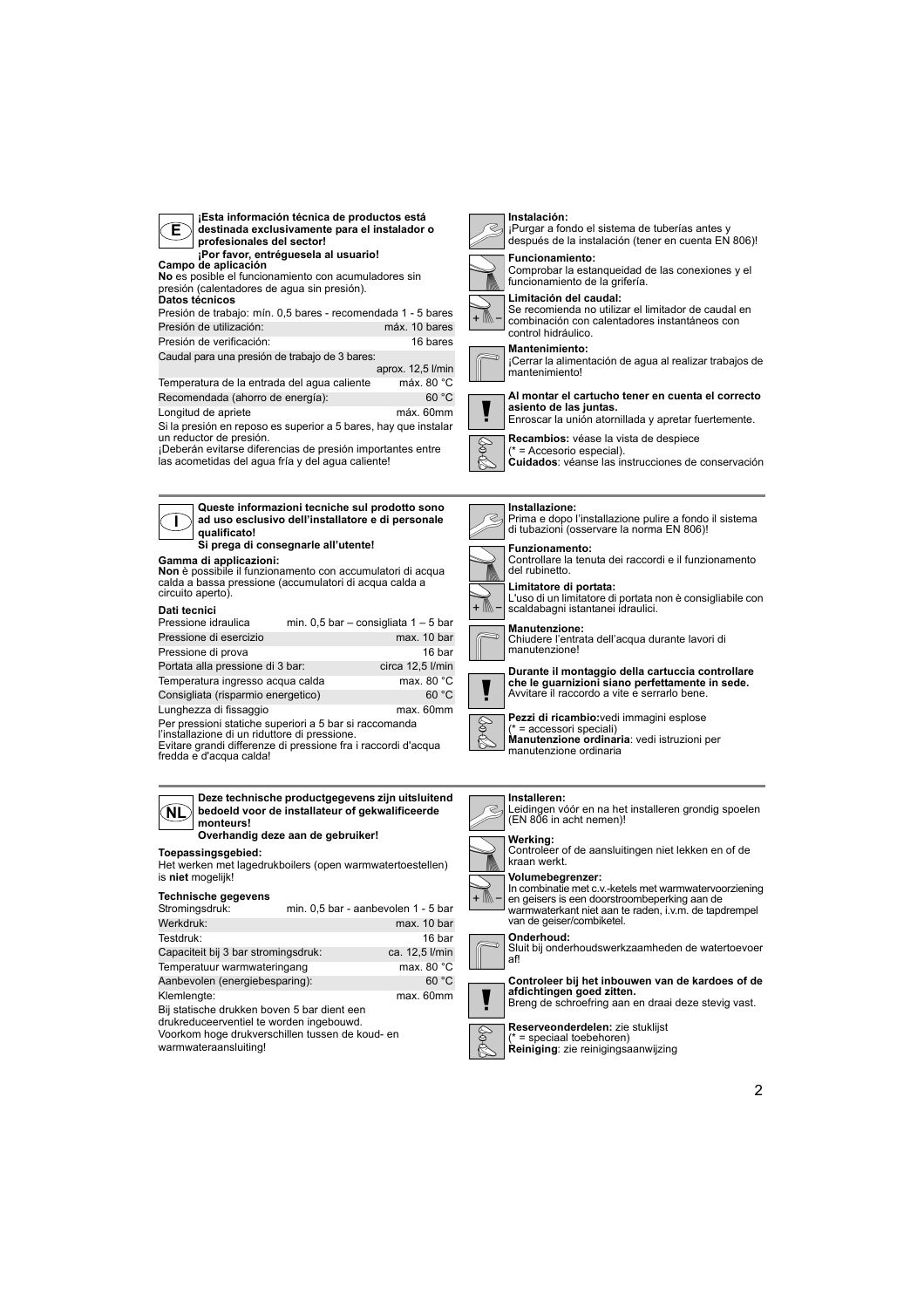| Denna tekniska produktinformation är<br>uteslutande avsedd för installatören eller<br>S.<br>anvisade fackmän!<br>Var vänlig lämna vidare till användaren!<br>Användningsområde:<br>Drift med lågtrycksbehållare (öppna varmvattenberedare) är<br>inte möjlig!<br>Tekniska data<br>min. $0,5$ bar – rekommenderat $1 - 5$ bar<br>Flödestryck:<br>Driftstryck:<br>max. 10 bar<br>Provtryck:<br>16 bar<br>Kapacitet vid 3 bar flödestryck:<br>ca. 12,5 l/min<br>Temperatur varmvatteningång:<br>max. 80 $^{\circ}$ C<br>Rekommenderat (energibesparing):<br>60 °C<br>Klämlängd:<br>max. 60mm<br>En reduceringsventil ska installeras om vilotrycket<br>överstiger 5 bar.<br>Större tryckdifferenser mellan kallvatten- och<br>varmvattenanslutningen måste undvikas! | Installation:<br>Spola rörledningssystemet noggrant före och efter<br>installationen (observera EN 806)!<br><b>Funktion:</b><br>Kontrollera att alla anslutningar är täta och fungerar<br>felfritt.<br>Volymbegränsning:<br>Flödebegränsningen bör inte användas i kombination<br>med hydrauliska genomströmningsberedare.<br>Underhåll:<br>Spärra vattentillförseln vid underhållsarbeten!<br>Kontrollera att tätningarna sitter rätt vid<br>montering av patronen.<br>Skruva fast skruvförbandet och dra åt hårt.<br>Reservdelar: se sprängskiss<br>$(* = specialtilbeb)$<br>Skötsel: se Skötselanvisning       |
|-------------------------------------------------------------------------------------------------------------------------------------------------------------------------------------------------------------------------------------------------------------------------------------------------------------------------------------------------------------------------------------------------------------------------------------------------------------------------------------------------------------------------------------------------------------------------------------------------------------------------------------------------------------------------------------------------------------------------------------------------------------------|-------------------------------------------------------------------------------------------------------------------------------------------------------------------------------------------------------------------------------------------------------------------------------------------------------------------------------------------------------------------------------------------------------------------------------------------------------------------------------------------------------------------------------------------------------------------------------------------------------------------|
| Denne Tekniske Produktinformation er kun til vvs-<br>installatøren og erfarne fagfolk!<br>DK)<br>Giv den venligst videre til brugeren!<br>Anvendelsesområde:<br>Anvendelse i forbindelse med trykløse beholdere (åbne                                                                                                                                                                                                                                                                                                                                                                                                                                                                                                                                             | Installation:<br>Skyl rørledningssystemet grundigt før og efter instal-<br>lationen (Vær opmærksom på EN 806)!<br><b>Funktion:</b><br>Kontrollér, at tilslutningerne er tætte, og at armaturet<br>fungerer.                                                                                                                                                                                                                                                                                                                                                                                                       |
| vandvarmere) er ikke mulig!<br>Tekniske data<br>Tilgangstryk<br>min. $0,5$ bar – anbefalet $1 - 5$ bar<br>Driftstryk<br>maks. 10 bar<br>Prøvetryk<br>16 bar<br>Gennemstrømning ved 3 bar tilgangstryk:<br>ca. 12,5 l/min.<br>maks. 80 °C<br>Temperatur ved varmtvandsindgangen<br>60 °C<br>Anbefalet (energibesparelse)<br>Klemlængde<br>maks. 60mm<br>Ved hviletryk over 5 bar skal der monteres en reduktionsventil.<br>Større trykforskelle mellem koldt- og varmtvandstilslutningen<br>bør undgås!                                                                                                                                                                                                                                                            | Mængdebegrænsning:<br>I forbindelse med hydrauliske<br>gennemstrømningsvandvarmere kan brug af<br>gennemstrømningsbegrænsning ikke anbefales.<br>Vedligeholdelse:<br>I forbindelse med vedligeholdelsesarbejde skal der<br>lukkes for vandet!<br>Vær ved montering af patronen opmærksom på,<br>at pakningerne monteres korrekt.<br>Skru forskruningen i, og spænd den.<br>Reservedele: Se eksplosionstegning<br>$(* = specialtilbehor)$<br>Pleje: Se plejeanvisningen                                                                                                                                            |
| Denne tekniske produktinformasjonen er<br>utelukkende laget for installatører og annet<br>N.<br>faglært personell!<br>Vennligst gi denne produktinformasjonen videre<br>til brukeren!<br><b>Bruksområde:</b><br>Bruk med lavtrykksmagasiner (åpne varmtvannsberedere) er<br>ikke mulig.<br><b>Tekniske data</b><br>Dynamisk trykk:<br>min. 0,5 bar - anbefalt 1 - 5 bar<br>Driftstrykk:<br>maks. 10 bar<br>Kontrolltrykk:<br>16 bar<br>Gjennomstrømning ved 3 bar dyn. trykk:<br>ca. 12,5 l/min<br>Temperatur varmtvannsinngang<br>maks. 80 °C<br>Anbefalt (energisparing):<br>60 °C<br>Klemlengde:<br>maks. 60mm<br>Ved statisk trykk over 5 bar monteres en trykkreduksjonsventil.<br>Unngå store trykkdifferanser mellom kaldt- og<br>varmtvannetilkohlingenl  | Installering:<br>Spyl rørledningssystemet grundig før og etter<br>installeringen (Følg EN 806)!<br><b>Funksjon:</b><br>Kontroller at tilkoblingene er tette og at armaturen<br>fungerer som den skal.<br>Mengdebegrensning:<br>Bruk av strømningsbegrenser anbefales ikke i<br>+ /   ∖ –<br>forbindelse med hydrauliske varmtvannsberedere.<br>Vedlikehold:<br>Steng vanntilførselen ved vedlikeholdsarbeider!<br>Kontroller at tetningene sitter riktig når patronen<br>monteres.<br>Skru på skruforbindelsen og stram.<br>Reservedeler: se sprengskisse<br>(* = ekstra tilbehør)<br>Pleie: se pleieveiledningen |

varmtvannstilkoblingen!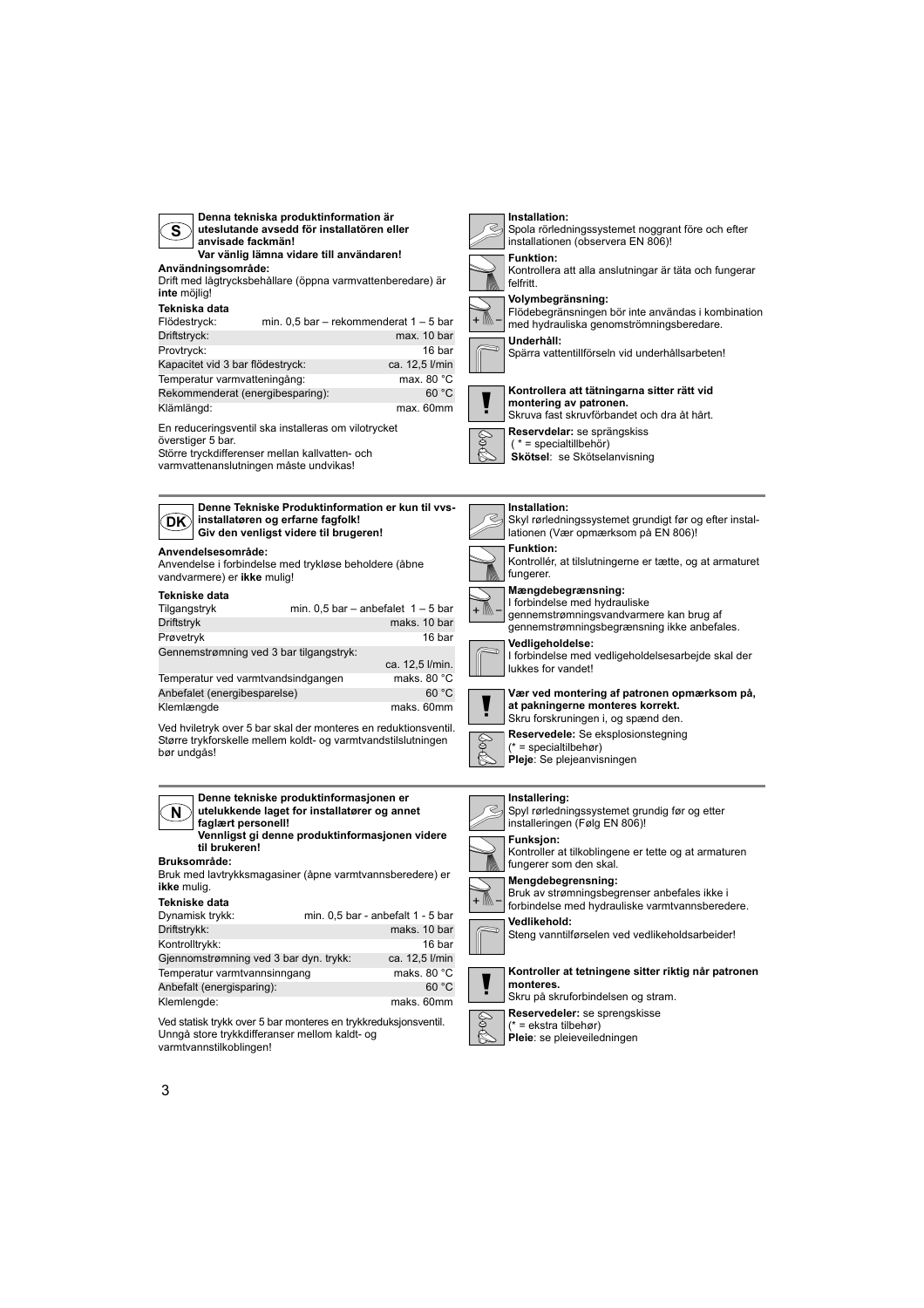| v |
|---|
|---|

**Tämä tekninen tuotetiedote on tarkoitettu yksinomaan asentajille tai koulutuksen saaneille ammattimiehille! Anna se edelleen laitteen käyttäjälle!**

#### **Käyttöalue:**

**Dane techniczne**

Długość zacisku:

**PL**

a ciepłą!

UAE

Käyttö paineettomien säiliöiden (avoimien lämminvesiboilerien) kanssa **ei** ole mahdollista.

#### **Tekniset tiedot**

| TERITJEL LIEUVL                           |                                       |
|-------------------------------------------|---------------------------------------|
| Virtauspaine:                             | min. $0.5$ bar - suositus $1 - 5$ bar |
| Käyttöpaine:                              | maks, 10 bar                          |
| Tarkastuspaine:                           | 16 bar                                |
| Läpivirtaus, kun virtauspaine on 3 baria: | n. 12,5 l/min                         |
| Lämpötila lämpimän veden tulossa          | maks, 80 °C                           |
| Suositus (energian säästämiseksi):        | 60 °C                                 |
| Kiinnityskohdan vahvuus:                  | maks. 60mm                            |

Asenna paineenalennusventtiili lepopaineiden ylittäessä 5 baria. Suurempia paine-eroja kylmä- ja lämminvesiliitännän välillä on vältettävä!

> **Informacja techniczna o produkcie przeznaczona jest wyłącznie dla instalatorów lub osób z**

**Informację należy przekazać użytkownikowi!**

Ciśnienie przepływu: min. 0,5 bar – zalecane 1 – 5 bar Ciśnienie robocze: maks. 10 bar Ciśnienie kontrolne: 16 bar Przepływ przy ciśnieniu przepływu wynoszącym 3 bar:

**Zakres stosowania** Użytkowanie z bezciśnieniowymi podgrzewaczami wody (pracującymi w systemie otwartym) **nie** jest możliwe.

**przygotowaniem fachowym!**

**Asennus:** Huuhtele putkistot huolellisesti ennen ja jälkeen asennuksen (EN 806 huomioitava)! **Toiminta:** Tarkasta liitäntöjen tiiviys ja hanan toiminta. **Virtausmäärän rajoitin:** + M **Huolto:**

Emme suosittele käyttämään läpivirtauksen rajoitinta hydraulisen läpivirtauskuumentimen yhteydessä.

Sulje veden tulo, kun teet huoltotöitä!



**Kun asennat säätöosan, huolehdi siitä, että tiivisteet ovat kunnolla paikoillaan.** Ruuvaa ja kiristä ruuviliitos paikalleen. **Varaosat:** ks. räjäytyskuva



(\* = lisätarvike)

**Hoito**: ks. hoito-ohjeet

#### **Instalacja:**



**Podczas montażu głowicy zwrócić uwagę na** 



#### Nałożyć złączkę gwintową i dokręcić. **Części zamienne:** zob. rysunek poglądowy

- akcesoria). **Pielęgnacja**: zob. Instrukcja pielęgnacji

إن هذه العلومات الفنية حول النتج مخصصة فقط للسمكري أو العمال التخصصين! يرجى تسليمها للمستخدم!

#### نطاق الإستخدام،

لا يمكن التشغيل مع سخانات التخزين عديمة الضغط (سخانات المياه ذات دائرة مفتوحة).

| السانات الفنية |
|----------------|

| 0,5 بار على الأقل / الموصى به 1-5 بار |                                         | ضغط الإنسياب: |
|---------------------------------------|-----------------------------------------|---------------|
| 10 بار كحد أقصى                       |                                         | ضغط التشغيل:  |
| 16 بار                                |                                         | ضغط الإختبار: |
| 12,5 لتر⁄دقيقة تقريباً                | معدل التدفق عند ضغط إنسياب قدره 3 بار:  |               |
| م كحد أقصى $^{\circ}$ 80              | .رجة الحرارة مدخل المياه الساخنة        |               |
| $^{\circ}$ 60                         | لموصى بها (للاقتصاد في إستهلاك الطاقة): |               |
| 60 مم کحد أقصى                        |                                         | طول التثبيت:  |
|                                       |                                         |               |

عندما يكون ضغط الإنسياب أعلى من 5 بار ينبغي تركيب مخفض للضغط في الشبكة لتطابق قيم الضوضاء.

.<br>ينبغي تحاشي تكوين فروق كبيرة في الضغط بين طرفي توصيل المياه الباردة والساخنة!



الوظىفة :

التركيب:

7

ok. 12,5 l/min

يتم فحص الوصلات من حيث إحكامها وعدم تسرب المياه منها وفحص الخلاط من حيث الوظيفة.

Jeżeli ciśnienie statyczne przekracza 5 bar, należy

wmontować reduktor ciśnienia. Należy unikać większych różnic ciśnienia między wodą zimną

.<br>يتم شطف نظام شبكة الواسير جيداً قبل التركيب وبعد

Temperatura na doprowadzeniu gorącej wody maks. 80 °C Zalecana (energooszczędna): 60 °C



(يرجى مراعاة EN 806)!

تحديد كمية تدفق اللياه:<br>- هند إستخدام سخانات مياه لحظية هيدروليكية فإنه ينصح بعدم إستخدام<br>- محدد كمية تدفق اللياد.



## يتم فحص كافة الأجزاء وتنظيفها وعند اللزوم استبدالها. \_ عند إجراء عمليات الصيانة يرجى إغلاق خط تغذية المياه!

أدخل الحلقة اللولبية وثبتها ثم قم بشدها جيدا.



قطع الغيار: أنظر الرسم المدد (\* = إضافات خاصة)<br>توفيد من المنتخب المداد المدد المناسبة الخدمة والصيانة. أنظر إرشادات الخدمة والصيانة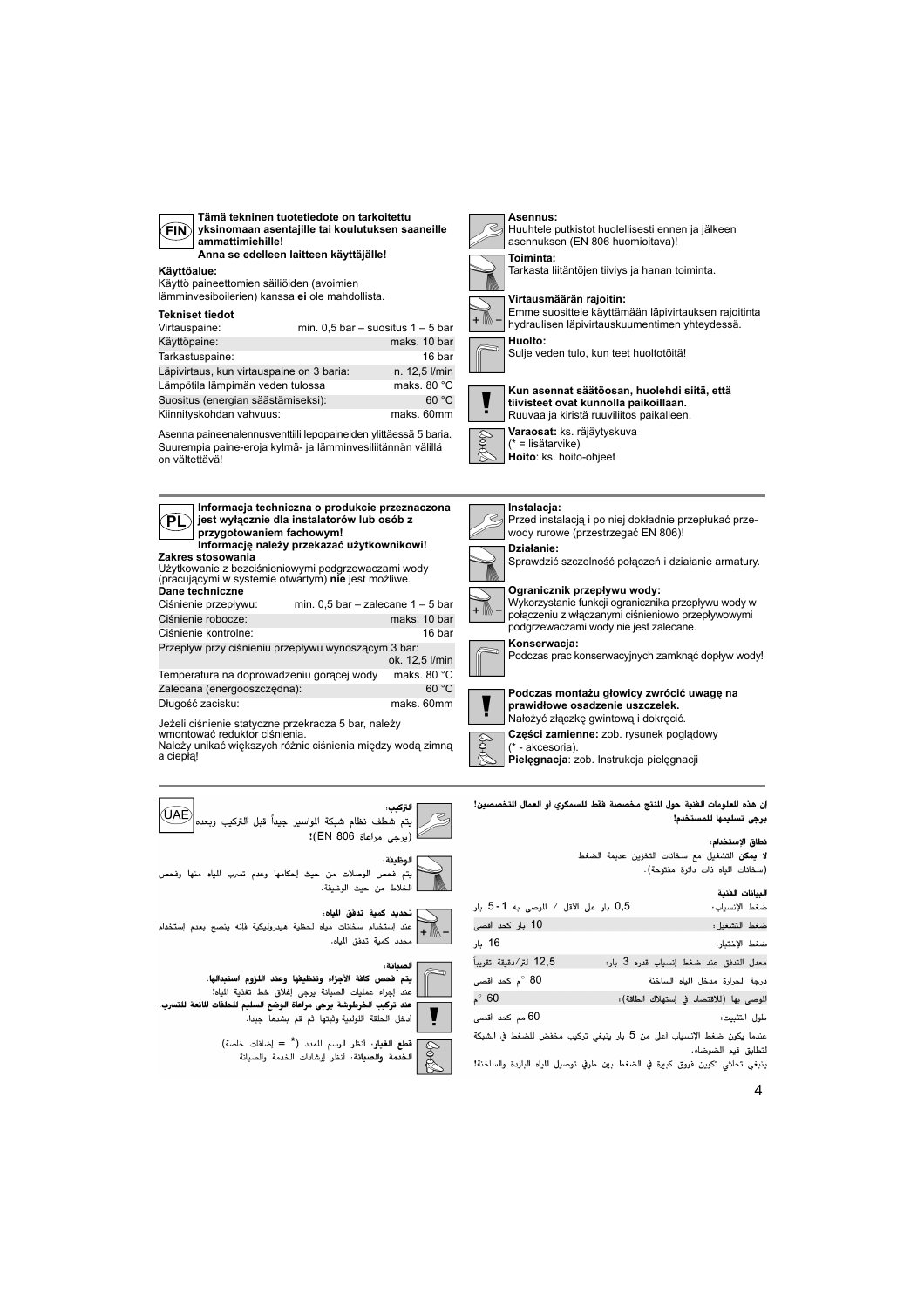

szükséges! Kerülje a hideg- és melegvíz-csatlakozások közötti nagyobb nyomáskülönbséget!

**Pótalkatrészek:** lásd robbantott rajz segítségével történő bemutatás (\* = speciális tartozékok) **Ápolás**: lásd az Ápolási útmutatót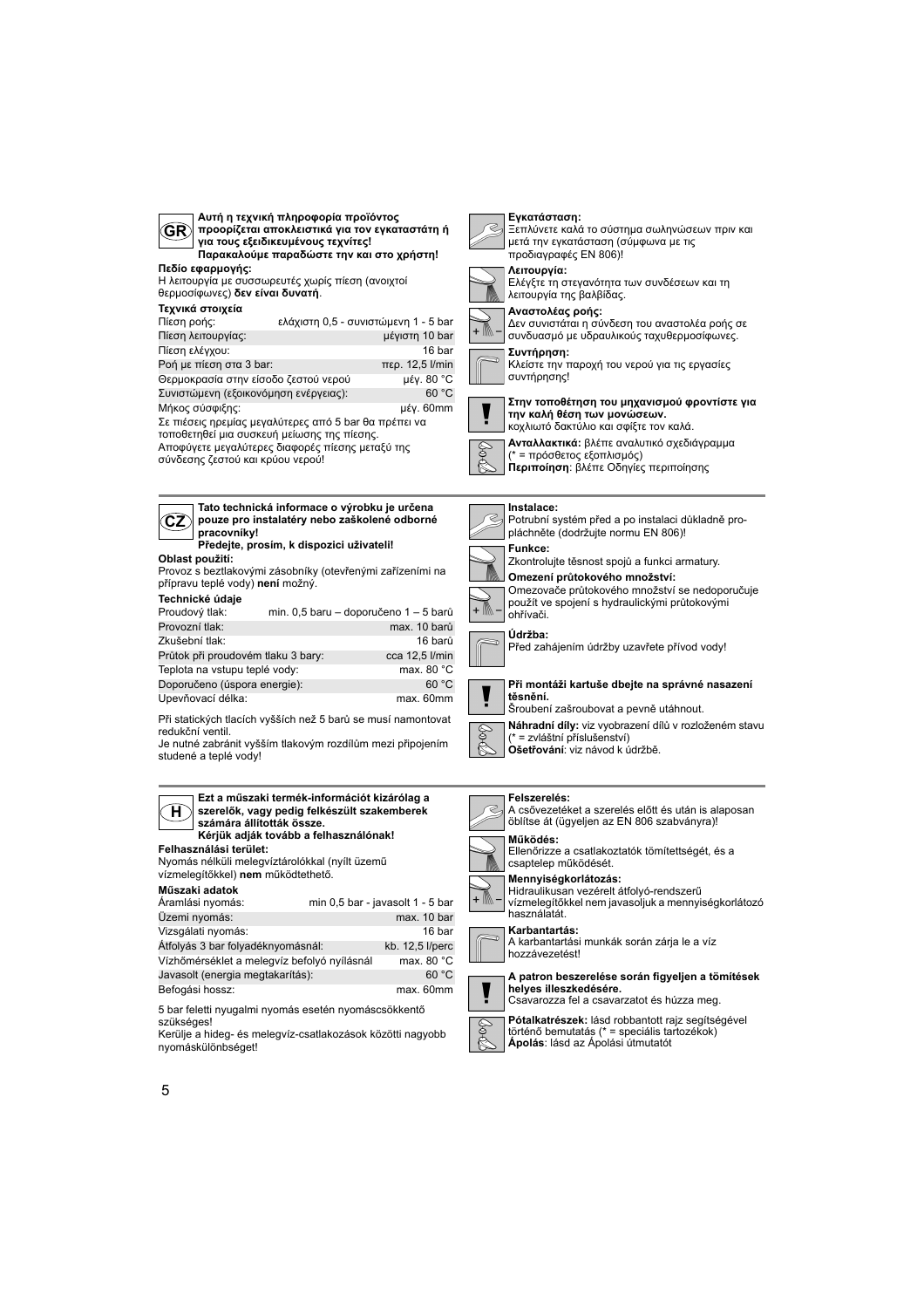

**Estas Informações Técnicas sobre o produto destinam-se exclusivamente aos instaladores ou pessoal especializado instruido para o efeito! Por favor, entregue-as ao utilizador!**

**Campo de aplicação: Não** é possível o funcionamento com reservatórios sem

pressão (esquentadores abertos).

#### **Dados Técnicos**

**Kullanım sahası:**

**TR**

mümkün **değildir**. **Teknik Veriler**

| Pressão de caudal:                      | mín. 0,5 bar - recomendada 1 - 5 bar |                   |
|-----------------------------------------|--------------------------------------|-------------------|
| Pressão de serviço:                     |                                      | máx. 10 bar       |
| Pressão de teste:                       |                                      | 16 bar            |
| Débito a 3 bar de pressão de caudal:    |                                      | aprox. 12,5 l/min |
| Temperatura na entrada de áqua quente   |                                      | máx. 80 °C        |
| Recomendada (para poupança de energia): |                                      | 60 °C             |
| Comprimento do tubo:                    |                                      | máx. 60mm         |

Em pressões estáticas superiores a 5 bar dever-se-á montar um redutor de pressão.

Evitar grandes diferenças de pressão entre a ligação da água fria e a ligação da água quente!

Akış basıncı: en az 0,5 bar - tavsiye edilen 1 - 5 bar İşletme basıncı: maks. 10 bar Kontrol basıncı: 16 bar 3 bar akış basıncında akım: yakl. 12,5 l/dak Su giriş ısısı maks. 80 °C Tavsiye edilen (enerji tasarrufu): 60 °C

**uzmanlar için hazırlanmıştır! Lütfen kullanıcıya teslim ediniz!**

**Bu teknik ürün bilgisi sadece mentör veya eğitimli** 



#### Antes e depois da instalação, enxaguar bem as tubagens (respeitar a norma EN 806)!





funcionamento da misturadora. **Limitação do caudal:**



#### **Manutenção:**

Para efectuar trabalhos de manutenção, fechar o abastecimento de água!



**Ao montar o cartucho, certifique-se de que as juntas de vedação ficam devidamente assentes.** Enroscar e apertar bem a rosca.

**Peças sobresselentes:** ver desenho explodido

(\* = acessórios especiais) **Conservação**: ver as instruções de conservação









Hidrolik kumandalı ısıtıcıların kullanılması durumunda, akış miktar sınırlayıcı tavsiye edilmez. **Bakım:**

Bakım çalışmalarında su girişini kapatın!



#### **Kartuşun montajında contaların düzgün yerleşmesine dikkat edin.**





Vidalamayı vidalayın ve iyice sıkın. **Yedek parçalar:** bkz. patlama görünümü

#### **Inštalácia:**

Potrubný systém pred a po inštalácii dôkladne prepláchnite (dodržujte normu EN 806)! **Funkcia:**

Skontrolujte tesnost' spojov a funkciu armatúry.



\$

#### Obmedzovač prietokového množstva sa nedoporučuje použit' v spojení s hydraulickými prietokovými ohrievačmi.



Pred zahájením údržby uzavrite prívod vody!

**Pri montáži kartuše dbajte na správne nasadenie tesnení.**

Skrutkové spojenie zaskrutkovat' a pevne utiahnut'.

**Náhradné diely:** pozri vyobrazenie dielov v rozloženom stave (\* = zvláštne príslušenstvo)

**Ošetrovanie**: pozri návod na údržbu.



Akış basıncının 5 barın üzerinde olması durumunda, bir basınç düşürücü takılmalıdır. Bağlantı uzunluğu: maks. 60mm

Soğuk ve sıcak su bağlantıları arasında yüksek basınç farklılıklarından kaçının!

| Táto technická informácia o výrobku je určená len<br>pre inštalatérov alebo zaškolených odborných<br>pracovníkov!<br>Dajte, prosím, k dispozícii užívateľovi! |  |  |  |
|---------------------------------------------------------------------------------------------------------------------------------------------------------------|--|--|--|
| Prevádzka s beztlakovými zásobníkmi (otvorenými ohrievačmi                                                                                                    |  |  |  |
| min. 0,5 baru – doporučený 1 – 5 barov                                                                                                                        |  |  |  |
| max. 10 barov                                                                                                                                                 |  |  |  |
|                                                                                                                                                               |  |  |  |

Skúšobný tlak: 16 barov<br>Prietok pri hydraulickom tlaku 3 bary: cca 12,5 l/min Prietok pri hydraulickom tlaku 3 bary: Teplota na vstupe teplej vody max. 80 °C Odporúčaná (úspora energie): 60 °C Upevňovacia dĺžka: max. 60mm

Pri statických tlakoch vyšších než 5 barov sa musí namontovat' redukčný ventil.

Je potrebné zabránit' vyšším tlakovým rozdielom medzi prípojkou studenej a teplej vody!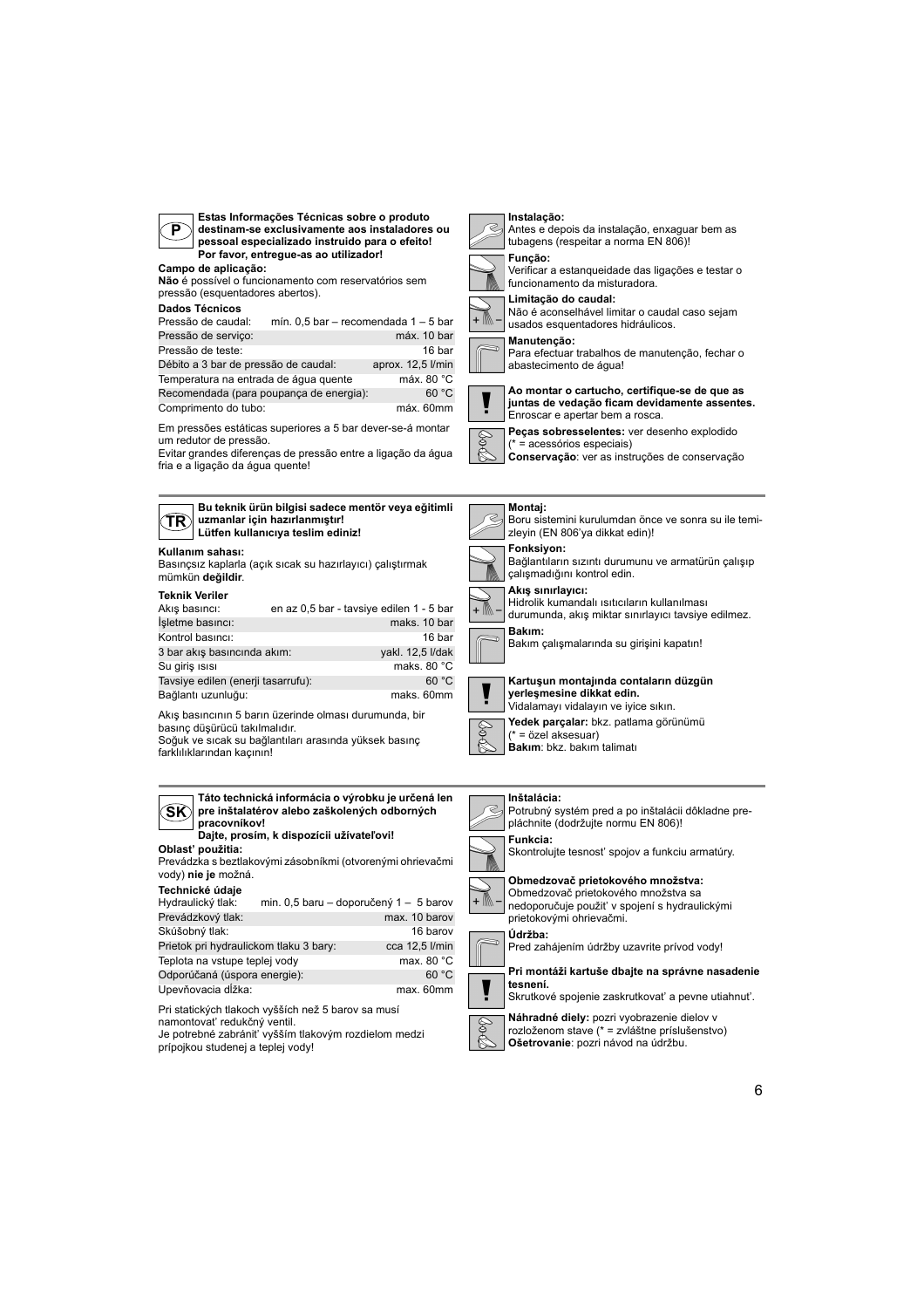| Tehnične informacije o izdelku so izključno<br>namenjene instalaterjem ali ustreznemu<br>(SLÒ<br>strokovnemu osebju!<br>Prosimo, predajte navodilo naprej uporabniku!                                                                                                                                                                                                                                     | Vgradnja:<br>Temeljito očistite sistem cevi pred in po instalaciji<br>(upoštevajte standard EN 806)!<br>Funkcija:                                                                                                                                                                                         |
|-----------------------------------------------------------------------------------------------------------------------------------------------------------------------------------------------------------------------------------------------------------------------------------------------------------------------------------------------------------------------------------------------------------|-----------------------------------------------------------------------------------------------------------------------------------------------------------------------------------------------------------------------------------------------------------------------------------------------------------|
| Področje uporabe:<br>Ni možna uporaba z odprtimi zbiralniki (odprti grelniki vode)!                                                                                                                                                                                                                                                                                                                       | Preverite priključke glede tesnosti in armaturo glede<br>funkcije.                                                                                                                                                                                                                                        |
| Tehnični podatki<br>Delovni tlak:<br>najmanj 0,5 bar - priporočljivo 1 - 5 bar<br>Obratovalni tlak.<br>največ 10 bar<br>16 barov<br>Preskusni tlak:<br>Pretok pri delovnem tlaku 3 bar:<br>ca. 12,5 l/min<br>Temperatura vhoda tople vode.<br>maks, 80 °C<br>60 °C<br>Priporočljivo (prihranek energije):<br>Dolžina spojke:<br>maks. 60mm<br>V primeru, da tlak v mirovanju presega 5 barov, je potrebno | Omejilec količine:<br>V povezavi s hidravličnimi pretočnimi grelniki se ne<br>priporoča omejevanje količine pretoka.<br>Vzdrževanje:<br>Pred pričetkom vzdrževalnih del, zaprite dovod vode!<br>Pri vgradnji kartuše, bodite pozorni na pravilni<br>naleg tesnila.<br>Spojko privijte in močno zategnite. |
| vgraditi reducirni ventil.<br>Preprečite večje razlike v tlaku med priključkom hladne in<br>tople vode!                                                                                                                                                                                                                                                                                                   | Nadomestni deli: Glej razstavljeni prikaz<br>$(* = posebna oprema)$<br>Nega: Glej navodilo za nego                                                                                                                                                                                                        |
| Ove tehničke informacije o proizvodima<br>(HR<br>namijenjene su isključivo za instalatera ili<br>ovlaštenog stručnjaka!<br>Dajte ih svakom novom korisniku!<br>Područje primjene:                                                                                                                                                                                                                         | Ugradnja:<br>Sustav cijevi prije i nakon instalacije temeljito isprati<br>(uzeti u obzir EN 806)!<br>Funkcija:                                                                                                                                                                                            |
| Upotreba s bestlačnim spremnicima (otvorenim grijačima<br>vode) nije moguća.                                                                                                                                                                                                                                                                                                                              | Priključke ispitajte na nepropusnost te provjerite<br>ispravno funkcioniranje armature.<br>Graničnik količine:                                                                                                                                                                                            |
| Tehnički podaci<br>Hidraulički tlak:<br>min. 0,5 bar - preporučeno 1 - 5 bar                                                                                                                                                                                                                                                                                                                              | Ograničavanje protoka ne preporučuje se ako se radi<br>o hidrauličkim protočnim grijačima vode.                                                                                                                                                                                                           |
| Radni tlak:<br>maks. 10 bar<br>16 bar<br>Ispitni tlak:<br>Protok kod hidrauličnog tlaka od 3 bar:<br>oko 12,5 l/min<br>Temperatura na dovodu tople vode<br>maks. 80 $^{\circ}$ C                                                                                                                                                                                                                          | Održavanje:<br>Kod radova održavanja zatvorite dovod vode!                                                                                                                                                                                                                                                |
| Preporučuje se (ušteda energije):<br>60 °C<br>Priključna dužina:<br>maks. 60mm                                                                                                                                                                                                                                                                                                                            | Kod ugradnje kartuše potrebno je pripaziti na<br>ispravno dosjedanje brtvila.<br>Vijčani spoj uvrnuti i čvrsto privući.                                                                                                                                                                                   |
| Ako tlak mirovanja premašuje 5 bar, onda treba ugraditi<br>reduktor tlaka.<br>Potrebno je izbjegavati veće razlike u tlakovima između<br>priključaka za hladnu i toplu vodu!                                                                                                                                                                                                                              | Rezervni dijelovi: pogledajte povećani prikaz<br>$(* =$ dodatna oprema)<br>Njega: pogledajte upute za njegu                                                                                                                                                                                               |
| Техническите данни за продукта са<br>предназначени само за монтъора или за<br>BG)<br>съответно информираните специалисти!<br>Предайте на потребителите на арматурата!                                                                                                                                                                                                                                     | Монтаж:<br>Водопроводната система преди и след монтаж да<br>се промие основно (придържайте се към EN 806)!<br>Функциониране:                                                                                                                                                                              |
| Област на приложение:<br>Експлоатация с безнапорни резервоари (отворени<br>водонагреватели) <b>не е</b> възможна.                                                                                                                                                                                                                                                                                         | Проверете връзките за теч и функционирането на<br>арматурата.                                                                                                                                                                                                                                             |
| Технически данни<br>мин. 0,5 бара -<br>Налягане на водната струя:<br>препоръчва се 1 - 5 бара                                                                                                                                                                                                                                                                                                             | Ограничаване на потока на водата:<br>Не се препоръчва ограничаването на потока на<br>+ ///<br>водата в съчетание с проточни водонагреватели.                                                                                                                                                              |
| макс. 10 бара<br>Работно налягане:<br>Изпитвателно налягане:<br>16 бара<br>Разход при 3 бара налягане на потока: прибл. 12,5 л/мин<br>Температура на топлата вода при входа<br>макс. 80 °С                                                                                                                                                                                                                | Техническо обслужване:<br>При работи по поддръжка на арматурата водата<br>трябва да е спряна!                                                                                                                                                                                                             |
| 60 °C<br>Препоръчва се (Икономия на енергия):<br>макс. 60мм<br>Дължина на клемата:                                                                                                                                                                                                                                                                                                                        | При монтаж на картуша внимавайте<br>уплътнителите да прилегнат правилно.<br>Завинтете съединителя и го затегнете.                                                                                                                                                                                         |
| При постоянно налягане над 5 бара трябва да се вгради<br>редуктор на налягането. Да се избягват големи разлики в<br>налягането между водопроводите за студената и топлата<br>вода!                                                                                                                                                                                                                        | Резервни части: виж скицата с отделните части,<br>посочваща последователността на монтажа<br>(* = специални части)<br>Поддръжка: виж инструкциите за поддръжка                                                                                                                                            |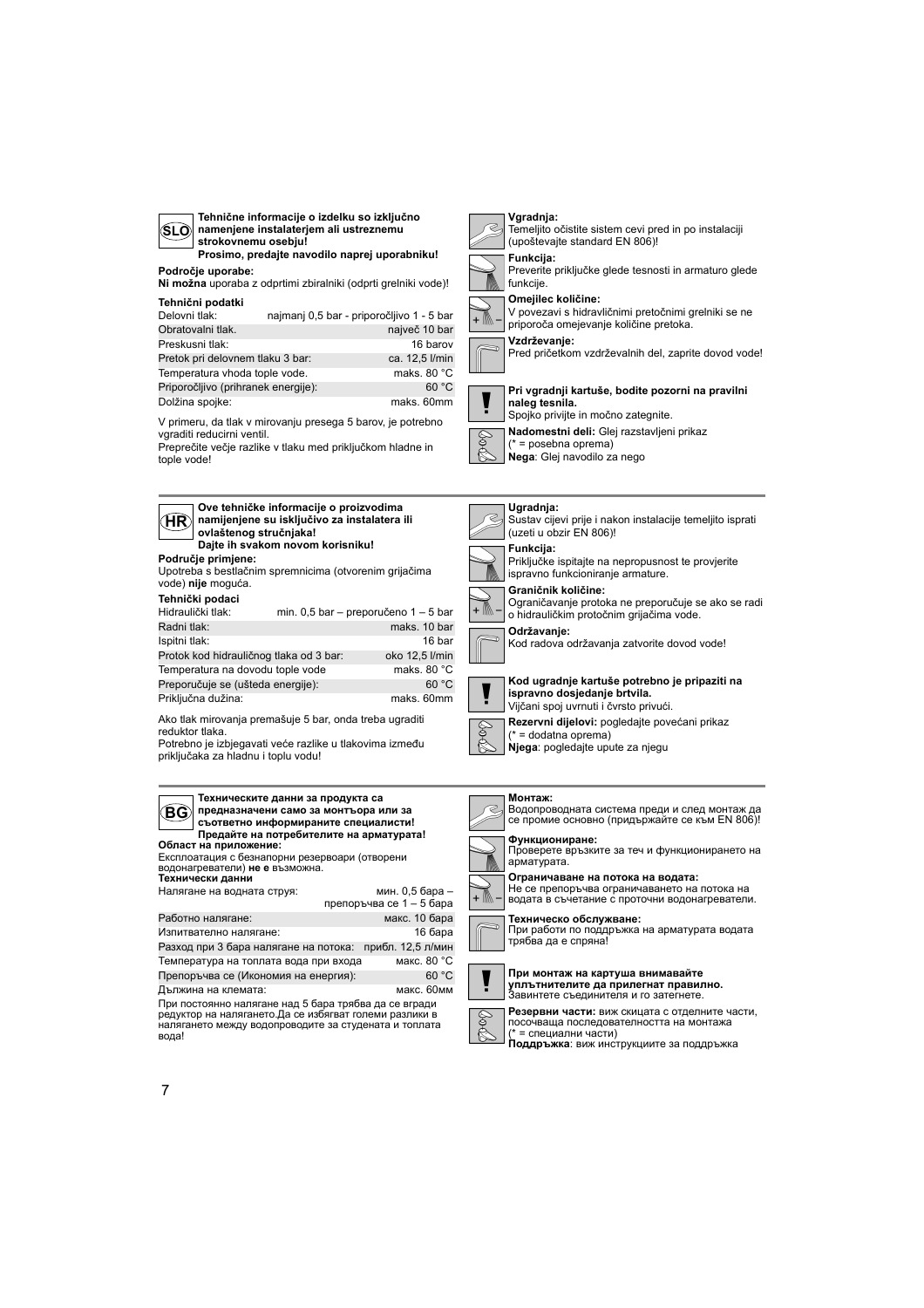| Käesolev tehniline tooteinformatsioon on<br>suunatud eranditult paigaldajale või pädevale<br>EST)<br>spetsialistile.<br>Palume edastada see kasutajale!<br>Kasutusala:<br>Ei ole võimalik kasutada koos survevaba boileriga (lahtise<br>veekuumutiga).<br><b>Tehnilised andmed</b><br>minimaalselt 0,5 baari, soovitavalt 1 - 5 baari<br>Veesurve:<br>Surve töörežiimis:<br>maksimaalselt 10 baari<br>Testimissurve:<br>16 baari<br>Läbivool 3-baarise veesurve korral:<br>ca 12,5 l/min<br>maksimaalselt 80 °C<br>Siseneva kuuma vee temperatuur<br>60 °C<br>Soovituslik temperatuur energiasäästuks:<br>Klemmi pikkus:<br>maksimaalselt 60mm<br>Kui segisti staatiline surve on üle 5 baari, tuleb paigaldada<br>survealandaja. | Paigaldamine:<br>Loputage torudesüsteemi põhjalikult enne ja pärast<br>paigaldamist (vastavalt EN 806)!<br>Funktsioon:<br>Veenduge, et ühenduskohad ei leki ja segisti töötab.<br>Vee voolumäära piiraja:<br>Survestatud läbivooluboileri puhul ei ole soovitav<br>voolumäära piirajat kasutada.<br>Tehniline hooldus:<br>Hooldustööde ajaks palume sulgeda vee juurdevoolu!<br>Keraamilise sisu paigaldamisel jälgige tihendite<br>õiget asendit.<br>Keerake sisse ja kruvige kinni kruvi.<br>Tagavaraosad: vt koostejoonist<br>E<br>V<br>$(* =$ lisatarvikud) |
|-----------------------------------------------------------------------------------------------------------------------------------------------------------------------------------------------------------------------------------------------------------------------------------------------------------------------------------------------------------------------------------------------------------------------------------------------------------------------------------------------------------------------------------------------------------------------------------------------------------------------------------------------------------------------------------------------------------------------------------|-----------------------------------------------------------------------------------------------------------------------------------------------------------------------------------------------------------------------------------------------------------------------------------------------------------------------------------------------------------------------------------------------------------------------------------------------------------------------------------------------------------------------------------------------------------------|
| Vältige suuri surveerinevusi külma- ja kuumaveetorust<br>siseneva vee vahel!                                                                                                                                                                                                                                                                                                                                                                                                                                                                                                                                                                                                                                                      | Hooldamine: vt hooldusjuhiseid.                                                                                                                                                                                                                                                                                                                                                                                                                                                                                                                                 |
| Šī tehniskā informācija par produktu ir paredzēta tikai<br>uzstādītājam vai profesionāliem speciālistiem!<br>ΈV                                                                                                                                                                                                                                                                                                                                                                                                                                                                                                                                                                                                                   | Instalācija:<br>Rūpīgi izskalojiet cauruļvadu sistēmu pirms un pēc                                                                                                                                                                                                                                                                                                                                                                                                                                                                                              |
| Lūdzam nodot izmantotājam!<br>Lietojums:                                                                                                                                                                                                                                                                                                                                                                                                                                                                                                                                                                                                                                                                                          | instalācijas (ievērojiet EN 806)!                                                                                                                                                                                                                                                                                                                                                                                                                                                                                                                               |
|                                                                                                                                                                                                                                                                                                                                                                                                                                                                                                                                                                                                                                                                                                                                   |                                                                                                                                                                                                                                                                                                                                                                                                                                                                                                                                                                 |
| Izmantošana ar zema spiediena ūdens uzkrājējiem (atklātajiem<br>karstā ūdens sildītājiem) nav iespējama.                                                                                                                                                                                                                                                                                                                                                                                                                                                                                                                                                                                                                          | Funkcija:<br>Pārbaudiet pieslēgumu blīvumu un armatūras<br>funkcionēšanu.                                                                                                                                                                                                                                                                                                                                                                                                                                                                                       |
| Tehniskie dati<br>Hidrauliskais spiediens:<br>vismaz 0,5 bāri /<br>ieteicams no 1 līdz 5 bāriem                                                                                                                                                                                                                                                                                                                                                                                                                                                                                                                                                                                                                                   | Patēriņa ierobežošana:<br>Ja tiek izmantots caurteces ūdens sildītājs, nav<br>+ ////<br>ieteicams ierobežot caurteces daudzumu.                                                                                                                                                                                                                                                                                                                                                                                                                                 |
| Darba spiediens<br>maksimāli 10 bāri<br>Kontrolspiediens:<br>16 bāri<br>Caurtece pie 3 bāru plūsmas spiediena: apmēram 12,5 l/min<br>leplūstošā siltā ūdens temperatūra<br>maksimāli 80 °C                                                                                                                                                                                                                                                                                                                                                                                                                                                                                                                                        | Tehniskā apkope:<br>Tehniskās apkopes laikā noslēgt ūdens padevi!                                                                                                                                                                                                                                                                                                                                                                                                                                                                                               |
| leteicamā temperatūra (enerģijas taupīšanai):<br>60 °C<br>Stiprināšanas garums<br>maksimāli 60mm<br>Ja miera stāvokļa spiediens lielāks par 5 bāriem, iemontēt                                                                                                                                                                                                                                                                                                                                                                                                                                                                                                                                                                    | levietojot patronu, ievērojiet pareizu blīvējumu<br>stävokli.<br>Leskrūvēt saskrūvi un stingri pievilkt.                                                                                                                                                                                                                                                                                                                                                                                                                                                        |
| reduktoru.<br>Jāizvairās no lielas spiediena starpības siltā un aukstā ūdens<br>pieslēgumos!                                                                                                                                                                                                                                                                                                                                                                                                                                                                                                                                                                                                                                      | Rezerves daļas: skatīt detaļu attēlojumu<br>& E<br>$(* = specific potential$<br>Apkope: skatīt kopšanas pamācību                                                                                                                                                                                                                                                                                                                                                                                                                                                |



### **Ši techninė informacija apie gaminį skirta tik santechnikui ir apmokytam personalui! Prašome ją perduoti vartotojui.**

#### **Naudojimo sritis**

**Negalima** naudoti su neslėginiais vandens kaupikliais (atvirais vandens šildytuvais).

#### **Techniniai duomenys**

| Vandens slėgis:    | min. 0,5 baro; rekomenduojama 1 - 5 barai      |                  |
|--------------------|------------------------------------------------|------------------|
| Darbinis slėgis:   |                                                | maks. 10 baru    |
| Bandomasis slėgis: |                                                | 16 baru          |
|                    | Debitas esant 3 baru vandens slėgiui:          | apie 12,5 l/min. |
|                    | Itekančio karšto vandens temperatūra           | maks. 80 °C      |
|                    | Rekomenduojama temperatūra (taupant energija): | 60 °C            |
| Jungties ilgis:    |                                                | maks. 60mm       |

Jei statinis slėgis didesnis nei 5 bar, reikia įmontuoti slėgio reduktorių.

Neleiskite susidaryti dideliam šalto ir karšto vandens slėgių skirtumui!

# **Įrengimas** Š

Vamzdžius gerai išplaukite prieš montavimą ir po to (vadovaukitės EN 806)!



**Veikimas** Patikrinkite, ar jungtys sandarios ir ar veikia maišytuvas.

**Vandens debito ribojimas** Nerekomenduojame naudoti vandens debito ribotuvo,



vandens šildytuvu. **Techninė priežiūra**





**Montuodami įdėklą, atkreipkite dėmesį į tai, ar tinkamai uždėti tarpikliai.** Įsukite srieginį sujungimą ir tvirtai suveržkite.



**Atsarginės detalės:** žr. išmontuoto įrenginio iliustraciją (\* = specialūs priedai) **Priežiūra**: žr. priežiūros nurodymus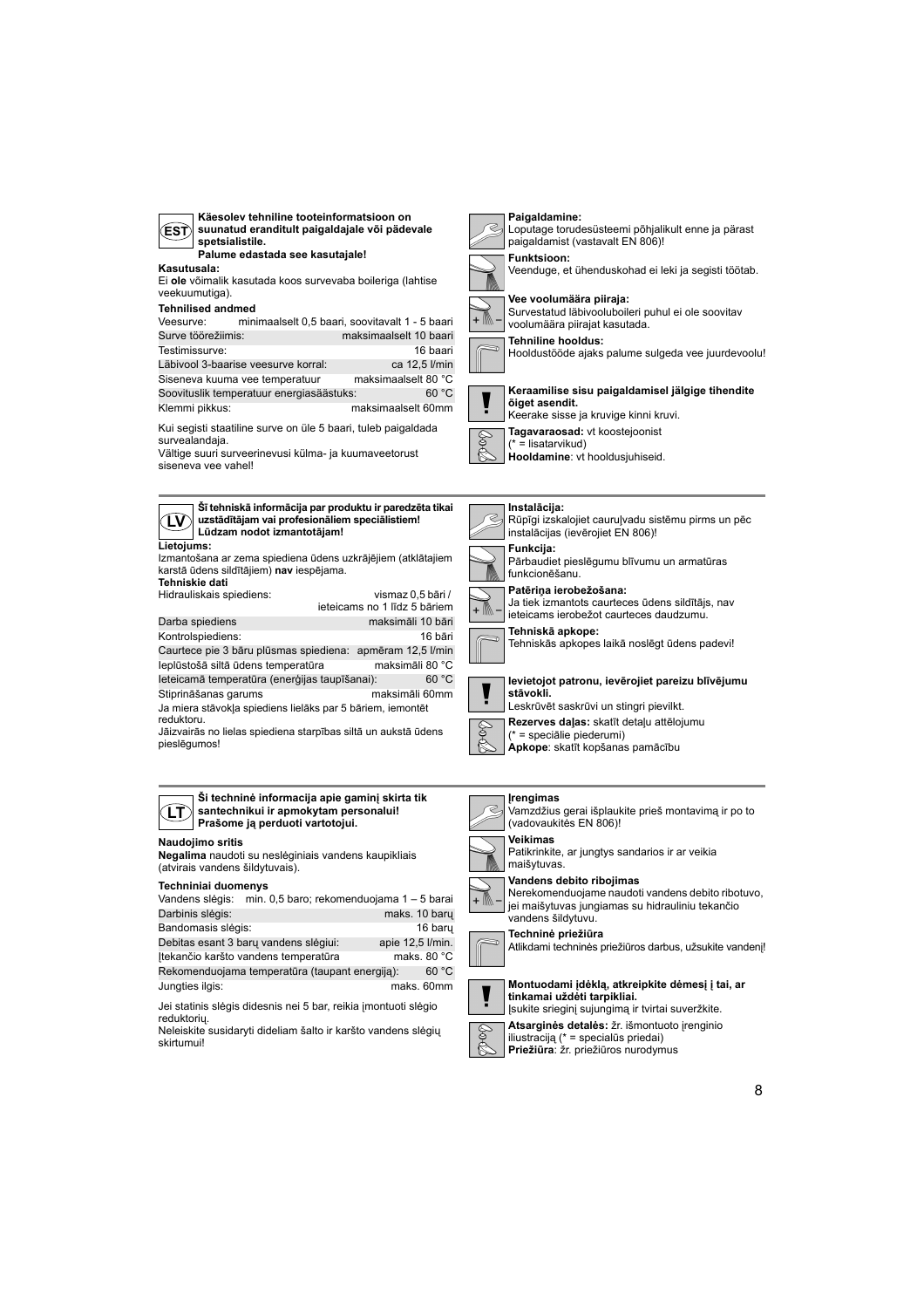|    | Acest        |
|----|--------------|
| O) | destin       |
|    | persor       |
|    | Vă ruc       |
|    | Domeniu de u |

**Aceste informaţii tehnice despre produs sunt destinate exclusiv pentru instalator sau personalul de specialitate instruit!**

**Domeniu de utilizare: Vă rugăm să le transmiteţi utilizatorului!** Utilizarea în reţea cu cazane nepresurizate (cazane deschise)

**nu** este posibilă. **Specificaţii tehnice**

min.  $0.5$  bar - recomandat 1 - 5 bar Presiune de lucru: max. 10 bar Presiunea de încercare: 16 bar Debitul la presiunea de curgere de 3 bar: cca. 12,5 l/min<br>Temperatură la intrare apă caldă max. 80 °C Temperatură la intrare apă caldă Recomandat (pentru economisire de energie): 60 °C

La presiuni de repaus de peste 5 bar se va monta un reductor de presiune. Lungimea de fixare: max. 60mm

Se vor evita diferente de presiune mari între racordurile de apă caldă şi rece!

Якщо статичний тиск перевищує 5 бар, необхідно

Пропускна здатність при гідравлічному

Тиск у трубах для гарячої та холодної води повинен бути

Гідравлічний тиск: мінім. 0,5 бар / рекомендовано 1–5 бар Робочий тиск: макс. 10 бар Випробний тиск: 16 бар

Температура гарячої води на вході: макс. 80 °С<br>Рекоменловано (економне споживання енергії): 60 °С Рекомендовано (економне споживання енергії): 60 °С<br>Товщина поверхні для кріплення: макс. 60мм

вмонтувати редуктор тиску.

Товщина поверхні для кріплення:

приблизно однаковим!



Spălați temeinic sistemul de conducte înainte și după instalare (Se va respecta norma EN 806)!

Se verifică etanşeitatea racordurilor şi funcţionarea bateriei.

Nu se recomandă utilizarea limitatorului de debit la încălzitoarele hidraulice instantanee. **Întreţinere:**

În timpul lucrărilor de întreţinere se va închide alimentarea cu apă!



**La montarea cartuşului, se va verifica poziţia corectă a garniturilor.** Se înşurubează şuruburile şi se strâng bine.



**Piese de schimb:** a se vedea reprezentarea desfăşurată (\* = accesorii speciale) **Îngrijire**: a se vedea instrucţiunile de îngrijire



прибл. 12,5 л/хв.



**Регулювання витрати води:** Не рекомендовано регулювання витрати води в системі з гідравлічними проточними водонагрівачами.

**Технічне обслуговування:** Під час проведення технічного обслуговування перекрити воду!



Вставити гвинтові кріплення та загвинтити їх до повної фіксації.



в розібраному стані (\* = спеціальне приладдя) **Обслуговування:** див. інструкцію з обслуговування

9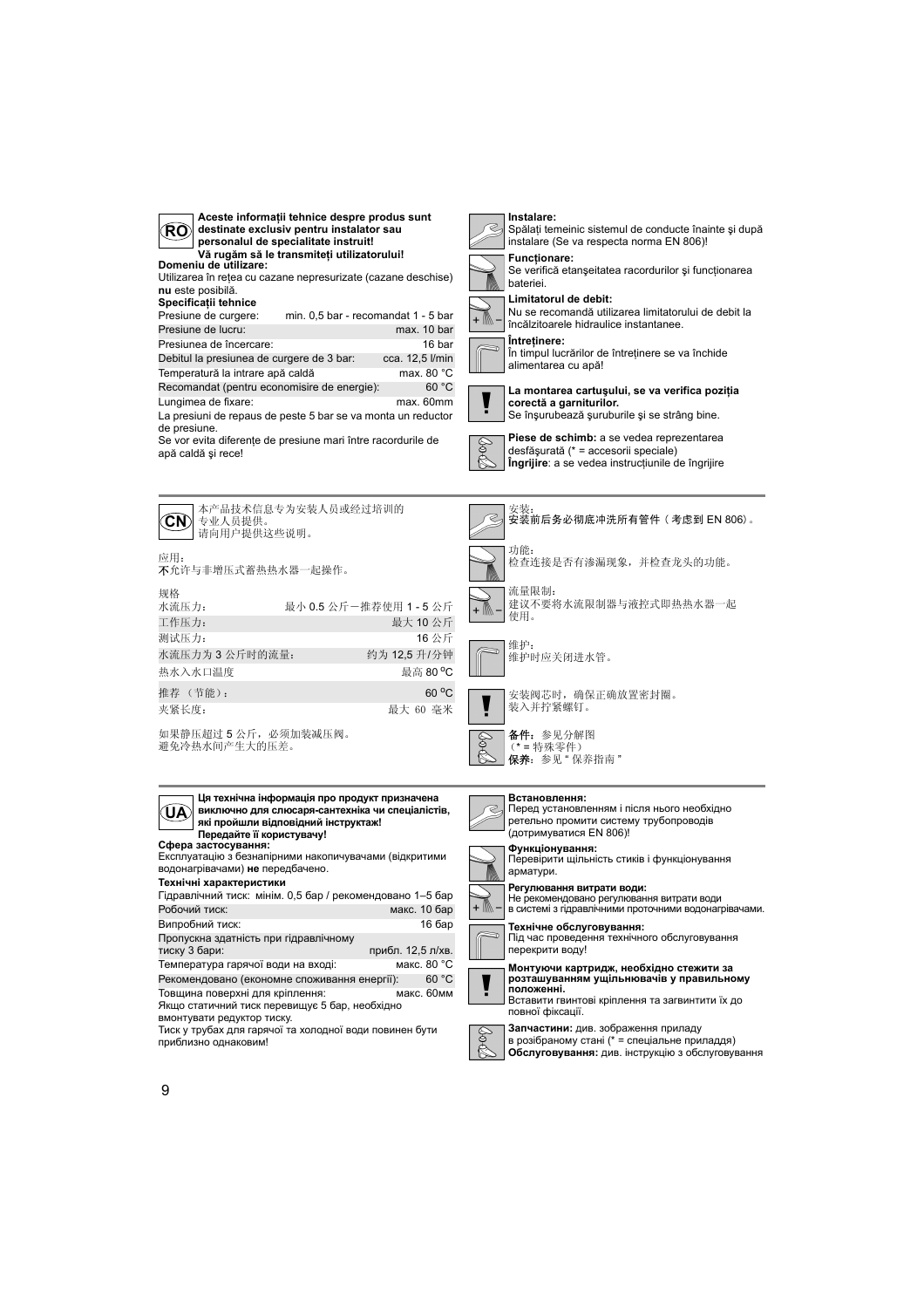

**Данная техническая документация по изделию предназначена только для слесаря-сантехника или соответствующих специалистов! Пожалуйста передайте её пользователю!**

#### **Область применения:**

Эксплуатация с безнапорными накопителями (открытые водонагреватели) **не** предусмотрена.

#### **Технические данные**

| Давление воды: миним. 0,5 бар - рекомендуется 1 - 5 бар |                   |
|---------------------------------------------------------|-------------------|
| Рабочее давление:                                       | макс. 10 бар      |
| Испытательное давление:                                 | 16 бар            |
| Расход при давлении воды 3 бар:                         | прибл. 12,5 л/мин |
| Температура горячей воды на входе                       | макс. 80 °С       |
| Рекомендовано (экономия энергии):                       | 60 °C             |
| Толщина поверхности:                                    | макс. 60мм        |

При давлении в водопроводе более 5 бар рекомендуется<br>установить редуктор давления.<br>Необходимо избегать больших перепадов давлений в<br>подсоединениях холодной и горячей воды!

# Ř

# **Установка:**<br>Перед установкой и после установки тщательно<br>промыть систему трубопроводов<br>(соблюдать EN 806)!



**Проверка работы:** Проверить соединения на герметичность и проверить работу смесителя.



**Регулирование расхода:** Регулятор расхода не рекомендуется использовать в системе с гидравлическими проточными водонагревателями.

**Техническое обслуживание:** При работах по техобслуживанию перекрыть подачу воды!

**При установке картриджа следить за правильным положением уплотнений.** Ввинтить резьбовое соединение и затянуть его до отказа.

POP **Запчасти:** см. рисунок со сборочными деталями (\* = специальные принадлежности) **Уход**: см. инструкцию по уходу

### **RUS**

#### **днорычажный смеситель**

| Комплект поставки       | 31 153 |  |  |  |
|-------------------------|--------|--|--|--|
| смеситель для мойки     | Χ      |  |  |  |
| отведенный душ          |        |  |  |  |
| Контргайка              | x      |  |  |  |
| пружина                 |        |  |  |  |
| Техническое руководство |        |  |  |  |
| Инструкция по уходу     | Χ      |  |  |  |
| Вес нетто, кг           | 3,8    |  |  |  |

Дата изготовления: см. маркировку на изделии

Срок эксплуатации согласно гарантийному талону.

Изделие сертифицировано.

Grohe AG, Германия